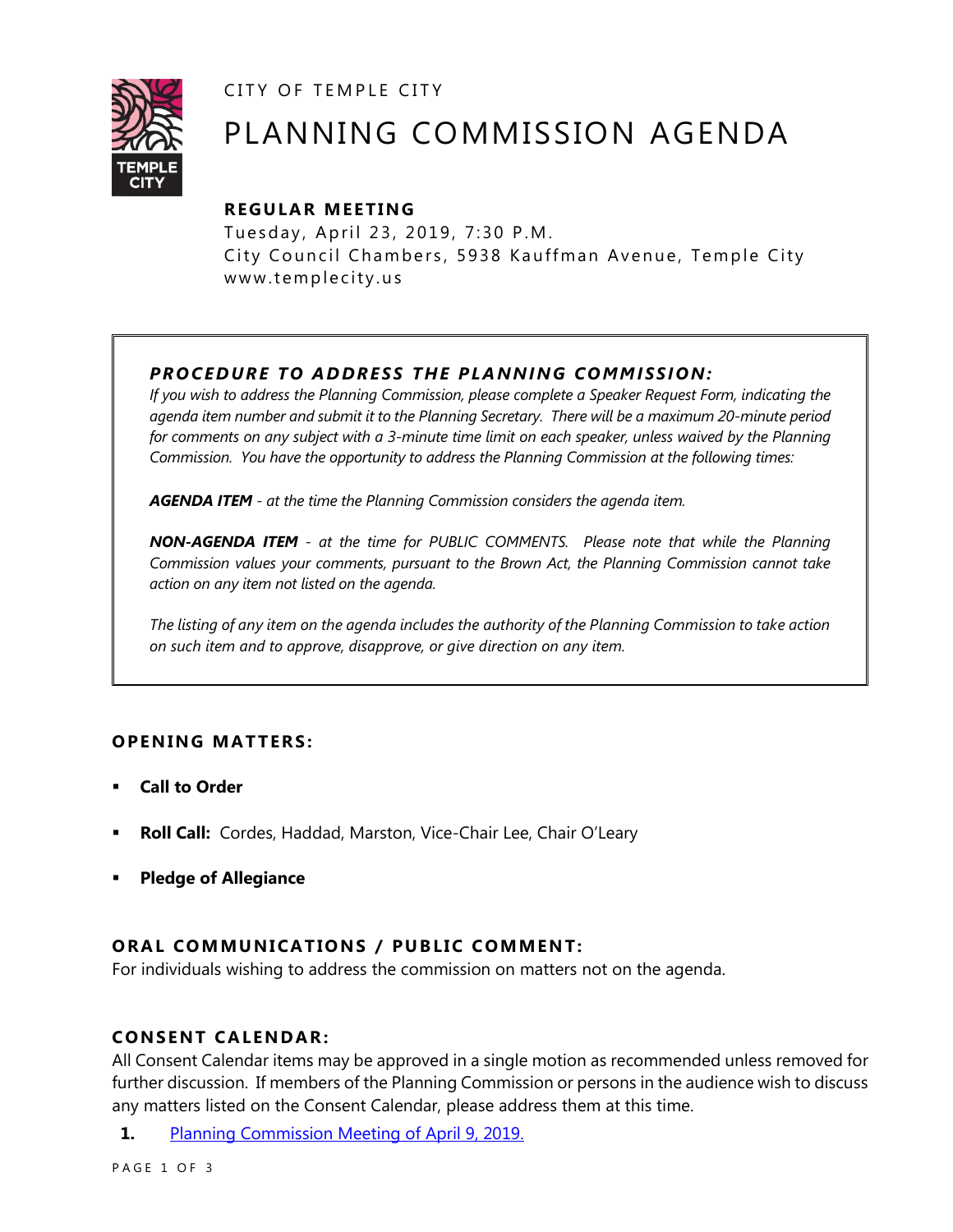# **PUBLIC HEARING:**

- **2. PL 18-1636** [A conditional use permit to allow a business to operate between midnight](https://www.ci.temple-city.ca.us/DocumentCenter/View/12332/PL-18-1636-9055-Las-Tunas-attachment-1) [and 6:00 a.m. The proposed business is for an 18,334 square-foot fitness center located](https://www.ci.temple-city.ca.us/DocumentCenter/View/12332/PL-18-1636-9055-Las-Tunas-attachment-1)  [in the Camellia Square shopping center. The business is requesting to operate 24 hours](https://www.ci.temple-city.ca.us/DocumentCenter/View/12332/PL-18-1636-9055-Las-Tunas-attachment-1)  [a day, seven days a week.](https://www.ci.temple-city.ca.us/DocumentCenter/View/12332/PL-18-1636-9055-Las-Tunas-attachment-1)
	- Address: 9055 Las Tunas Drive, Unit 160
	- Recommendation: Adopt the attached Resolution finding that the project is exempt from CEQA and approving File 18-1636 subject to the proposed recommended conditions of approval.
	- Project Planner: Adam Gulick [AGulick@templecity.us](mailto:AGulick@templecity.us)

#### **PUBLIC HEARING:**

- **3. PL 19-1696** [A conditional use permit for the establishment of a dance studio in the City Center](https://www.ci.temple-city.ca.us/DocumentCenter/View/12327/PL-19-1696-9534-Las-Tunas-attachment-2)  [Commercial District.](https://www.ci.temple-city.ca.us/DocumentCenter/View/12327/PL-19-1696-9534-Las-Tunas-attachment-2)
	- Address: 9534 Las Tunas Drive
	- Recommendation: Adopt the attached Resolution finding that the project is exempt from CEQA and approving File 19-1696 subject to the proposed recommended conditions of approval..
	- Project Planner: Hesty Liu [hliu@templecity.us](mailto:HLiu@templecity.us)

### **FUTURE AGENDA ITEMS AND REPORTS:**

#### **4. Planning Manager's Report**

Update on current projects and future agenda items.

**5. Comments from Commissioners**

#### **ADJOU RNMENT:**

**6.** Adjourn to a Planning Commission Meeting on Tuesday, May 14, 2019 at 7:30 p.m., City Council Chambers, Civic Center, 5938 Kauffman Avenue, Temple City.